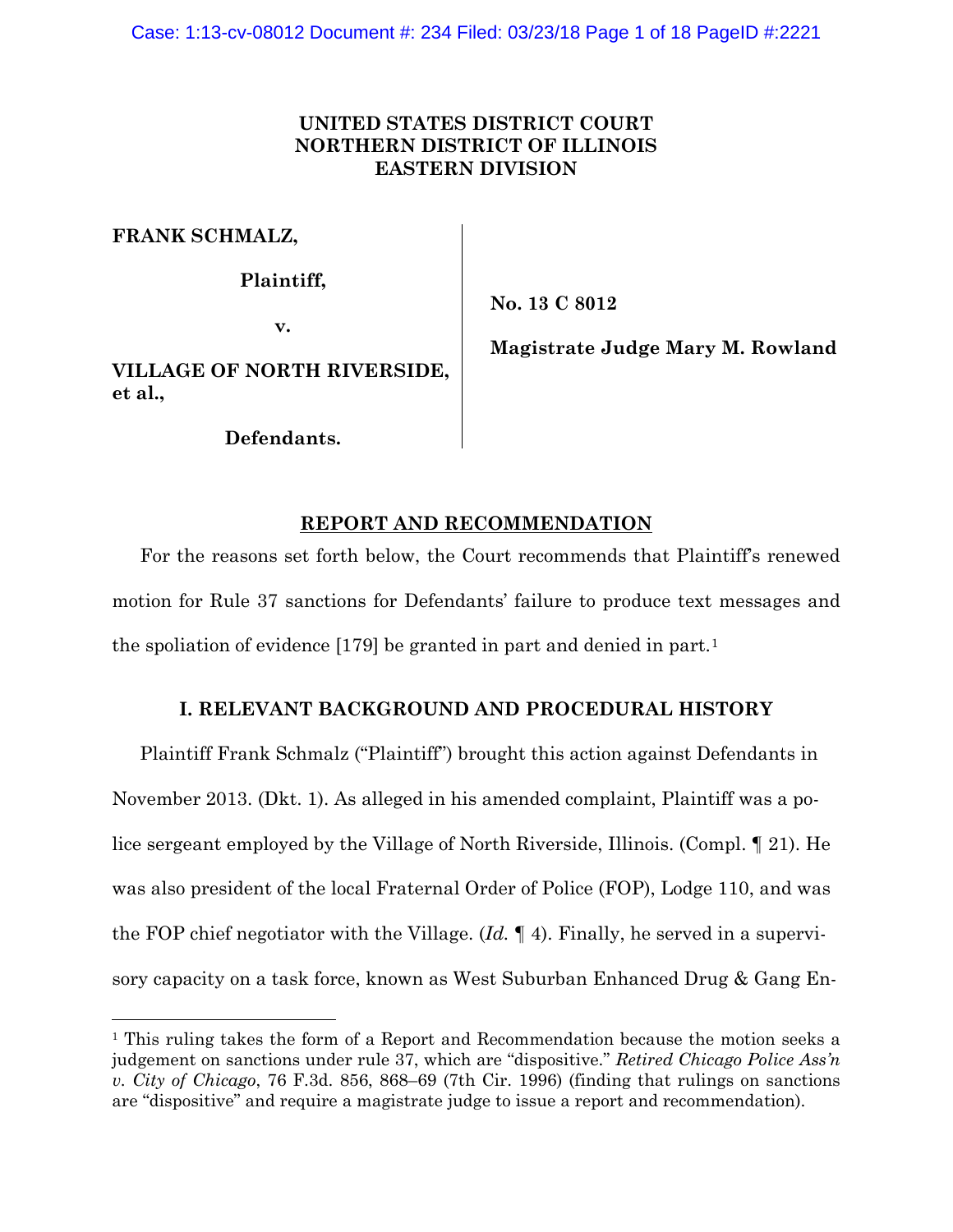#### Case: 1:13-cv-08012 Document #: 234 Filed: 03/23/18 Page 2 of 18 PageID #:2222

forcement (WEDGE). Plaintiff's claims arise from his union activity and endorsement of former trustee Rocco Desantis in Desantis' unsuccessful run for Village Mayor in April 2013. (*Id.* ¶ 22). Defendant Hermanek won the election and served as Mayor beginning in May 2013. (*Id.* ¶ 81). After the election, the new police chief, Defendant Neimann, removed Plaintiff from the WEDGE taskforce and failed to promote him to lieutenant, despite Plaintiff having passed the lieutenants' promotional examination. (*Id.* ¶¶ 24, 51, 57–60). Plaintiff brought this action pursuant to 42 U.S.C. § 1983, asserting claims for: violations of his First Amendment rights, mandamus; and a state-law claim for defamation *per se*.

In his February 2016 deposition, Defendant Niemann revealed that he had "at least 50" text message communications before and after the election with Defendant Hermanek about the police department, who he would promote to the Commander position, why he did not want a lieutenant's position, and about Plaintiff specifically. *See* (Dkt 179-3, Ex. 3 (Excerpts of L. Niemann Dep.), at 5–10). On June 8, 2017, Plaintiff issued a discovery request for the text messages identified in Defendant Neimann's deposition. (Dkt. 168 at 6). Defendants answered that there were no texts to be produced because "neither defendant Hermanek nor defendant Niemann still possess their cell phones from that time period." (*Id.*). On October 12, 2017, Plaintiff filed a motion to compel production of the text messages identified in Defendant Niemann's deposition or in the alternative to permit an adverse inference as a sanction if the text messages had been destroyed. (Dkt. 163, at 16–17). On October 31, 2017, the Court granted in part Plaintiff's motion to produce text messages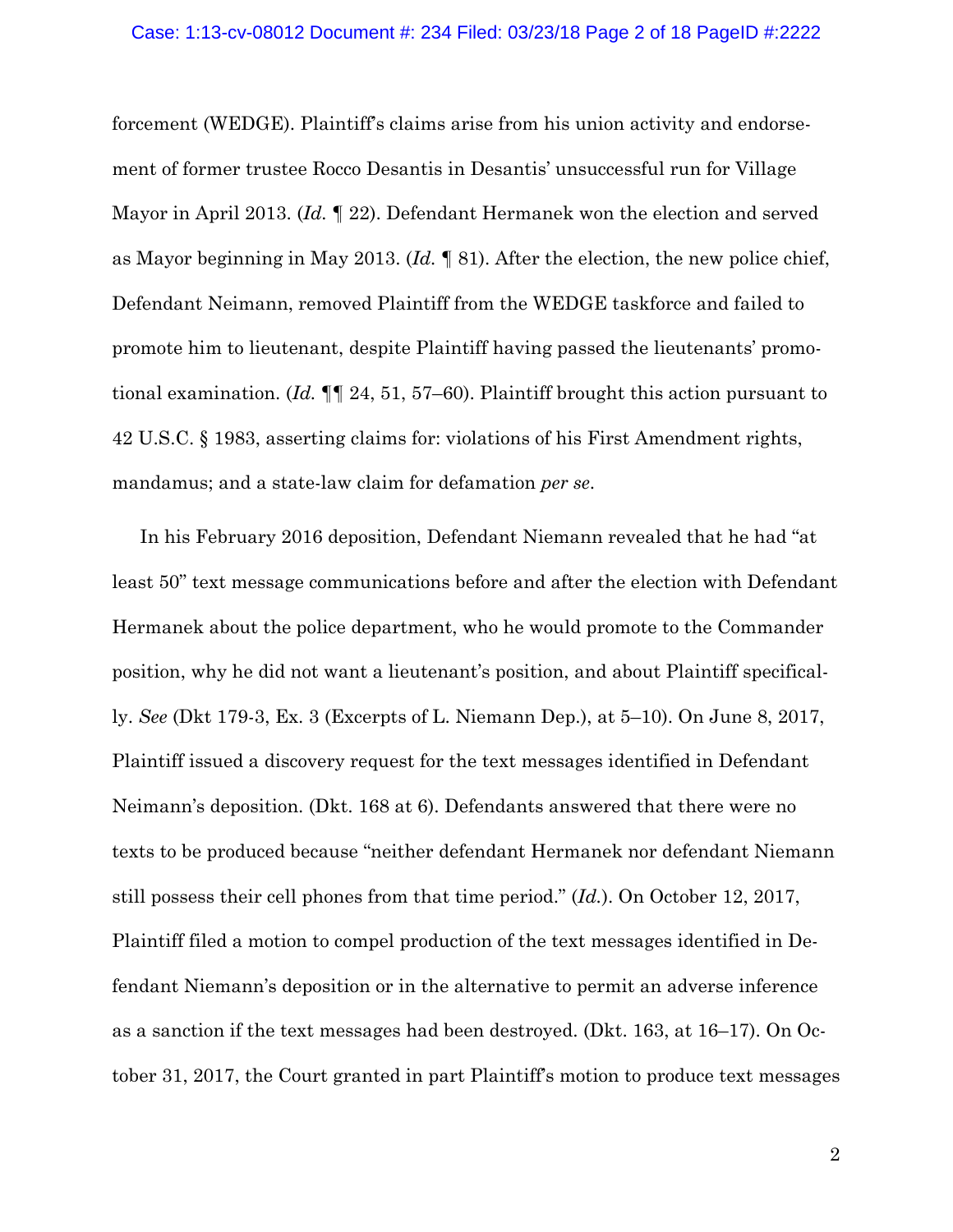### Case: 1:13-cv-08012 Document #: 234 Filed: 03/23/18 Page 3 of 18 PageID #:2223

between Defendant Niemann and Defendant Hermanek. (Dkt. 170). The Court found that the text messages are relevant and ordered the parties to confer "regarding what information Defendants are going to provide regarding when the two telephones at issue were replaced and what measures, if any, were taken to preserve the pertinent text messages." (*Id.*).[2](#page-2-0)

On November 21, 2017, Defendants produced a privilege log to Plaintiff, indicating that on September 2013, Defendants received a "litigation hold" letter relating to Plaintiff. *See* (Dkt. 179-5, at 1–2, Doc. Nos. 16, 18). Further, on December 5, 2017, Defendants provided a letter to Plaintiff with additional information regarding attempts to preserve the text messages at issue. *See* (Dkt. 179-2, at 2–3). In the letter, Defendants stated that the Village did not implement any back-up procedures to preserve cell phone information in 2013, and that Defendants are not aware of any measures taken to preserve ESI from cell phones in 2013. (*Id.*). Defendants indicated that Defendant Neimann used a "Droid Razor HD" cell phone provided by and paid for by the Village in 2013; that he replaced his "Droid Razor HD" phone with an iPhone on January 22, 2014; that he has "upgraded his phone" twice since January 22, 2014; that Defendant Neimann cannot locate the Droid Razor HD; and that his current device does not contain the lost text messages. (*Id.*). Defendants stated that Defendant Hermanek had private cell phone service through Sprint in 2013 before and after the election, as the Village does not provide

<span id="page-2-0"></span> $2$  At the motion hearing on October 31, 2017, the Court left open the possibility of allowing additional discovery, including taking deposition testimony on the limited issue of efforts made to preserve the text messages. *See* (Dkt. 179-1, at 6–9). Plaintiff did not request additional discovery before filing the instant motion.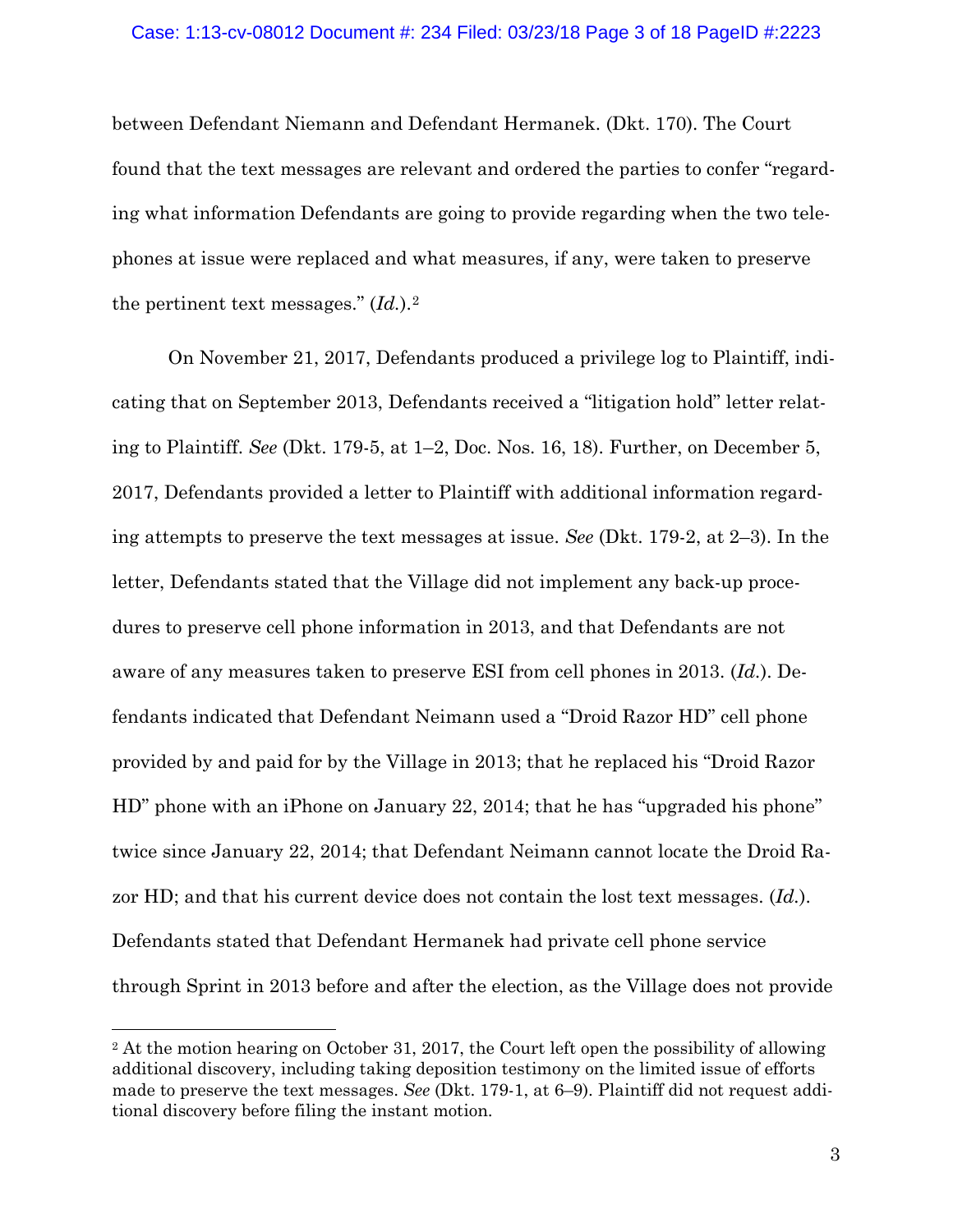#### Case: 1:13-cv-08012 Document #: 234 Filed: 03/23/18 Page 4 of 18 PageID #:2224

or pay for cell phone service for its Mayor; that Defendant Hermanek recycled his cell phone in April 2017; that he cannot locate any cell phones that he used before April 2017; and that his current device does not contain the lost messages. (*Id.*). Defense counsel noted that the letter "was prepared after an extensive search by the defendants and is reflective of all information available." (*Id.*).

On December 18, 2017, Plaintiff filed a renewed motion for Rule 37 sanctions for Defendants' failure to produce text messages and the spoliation of evidence. (Dkt. 179). In the instant motion, Plaintiff requests that: (1) "adverse inferences and evidentiary presumptions will be drawn in favor of Plaintiff and against Defendants arising from Defendants' spoliation of material evidence"; and (2) Defendants will be barred from "presenting evidence claims or defenses that are inconsistent with the adverse inferences and evidentiary presumptions that must be drawn in Plaintiff's favor arising from Defendants' spoliation of material evidence." (*Id.* at 15).

## **II. DISCUSSION**

## **A. Legal standard for spoliation of evidence**

"Spoliation of evidence occurs when one party destroys evidence relevant to an issue in the case." *Smith v. United States*, 293 F.3d 984, 988 (7th Cir. 2002). Federal Rule of Civil Procedure 37(e) provides remedies that a federal district court may order when a party fails to preserve or destroys electronically stored information ("ESI"). Effective December 1, 2015, Rule 37(e) was amended to "foreclose[ ] reliance on inherent authority or state law to determine when certain measures would be used." Fed. R. Civ. P. 37(e), 2015 Amendment Advisory Committee Notes. "Amend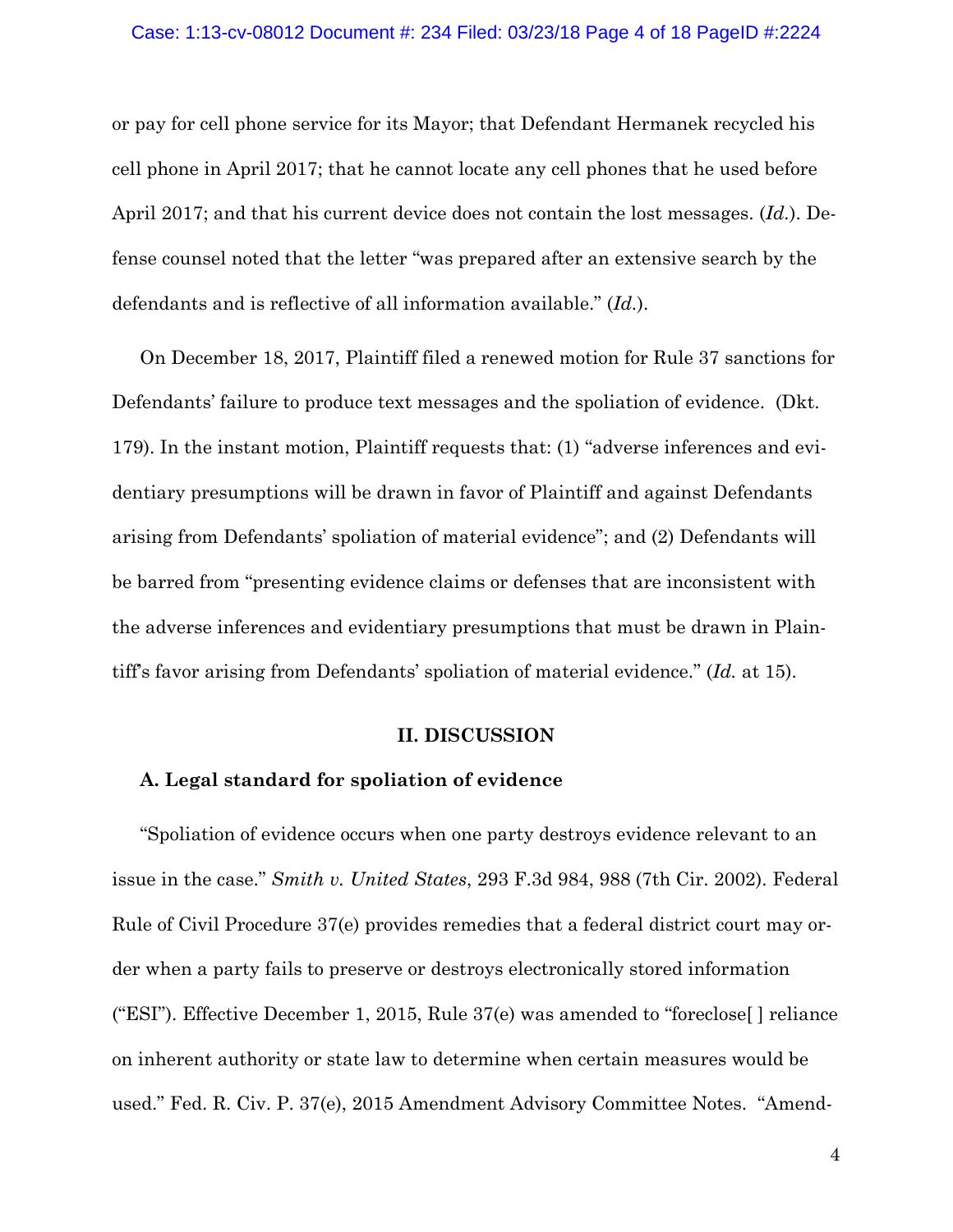ed Rule 35(e), relative to its predecessor, significantly limits a court's discretion to impose sanctions for the loss or destruction of ESI." *Jenkins v. Woody*, No.

3:15CV355, 2017 WL 362475, at \*12–13 (E.D. Va. Jan. 21, 2017). The purpose of the

amendment was, in part, "to provide a uniform standard in federal court for use of

these serious measures when addressing failure to preserve [ESI]." Fed. R. Civ. P.

37(e), 2015 Amendment Advisory Committee Notes. Amended Rule 37(e) provides:

If electronically stored information that should have been preserved in the anticipation or conduct of litigation is lost because a party failed to take reasonable steps to preserve it, and it cannot be restored or replaced through additional discovery, the court:

(1) upon finding of prejudice to another party from loss of the information, may order measures no greater than necessary to cure the prejudice; or

(2) only upon a finding that the party acted with the intent to deprive another party of the information's use in the litigation may:

(A) presume that the information was unfavorable to the party;

(B) instruct the jury that it may or must presume the information was unfavorable to the party; or

(C) dismiss the action or enter a default judgment.

Fed. R. Civ. P. 37(e). Sanctions under subsection (e)(1) require a finding of preju-

dice, and are limited to "measures no greater than necessary to cure the prejudice."

*Id*. By contrast, sanctions under subsection (e)(2) require "a finding that the party

acted with the intent to deprive another party of the information's use in the litiga-

tion." *Id*. Subsection (e)(2) applies to the most severe sanctions available under Rule

37 including permissive or mandatory adverse inference instructions to the jury,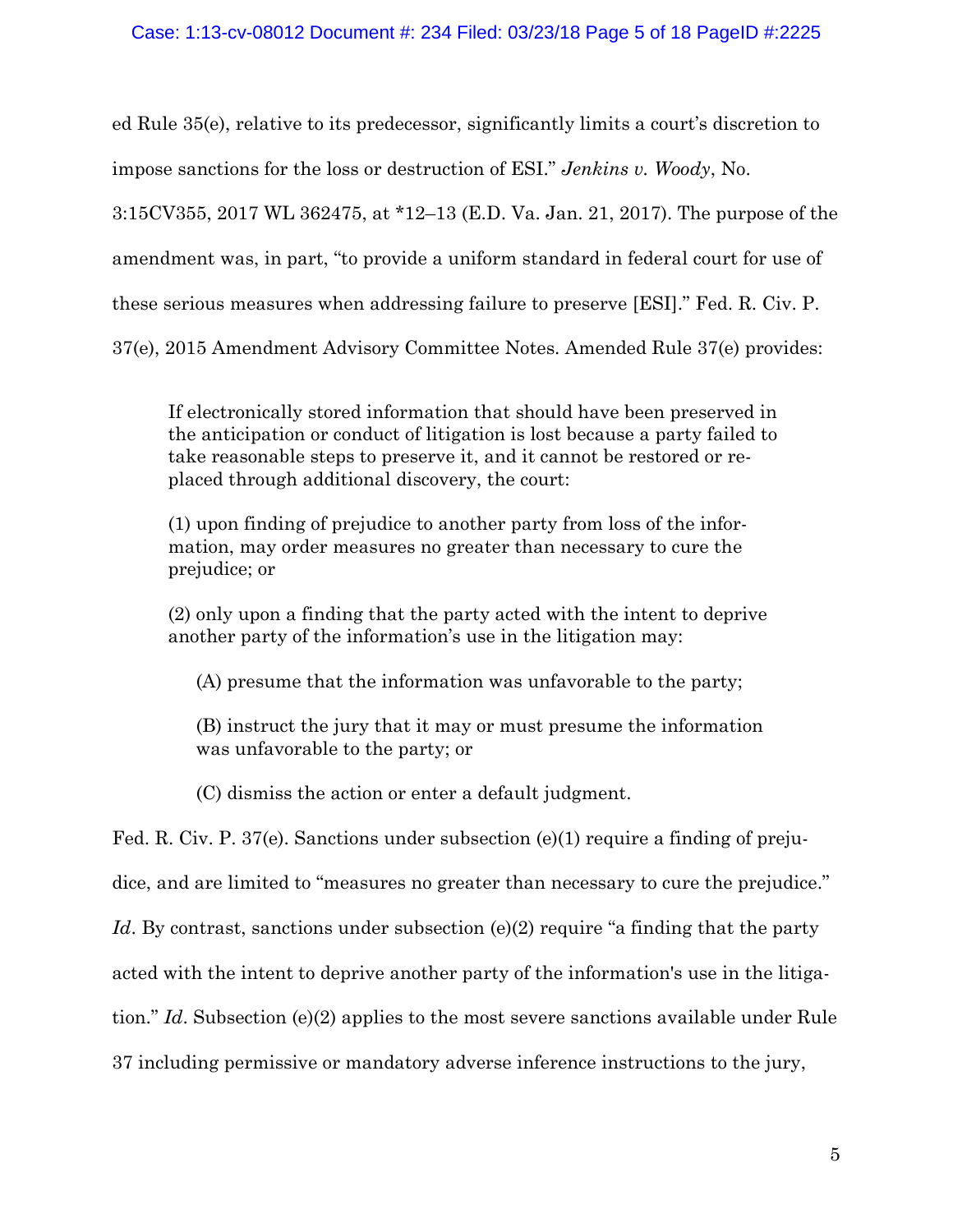dismissal or entry of a default judgment. *See* Fed. R. Civ. P. 37(e), 2015 Amendment Advisory Committee Notes.

## **B. Analysis**

## **1. Duty to preserve and breach of that duty**

Under the amended Rule 37(e), a court must first make a finding that the following elements are met before determining whether sanctions are appropriate: (a) the ESI "should have been preserved in the anticipation or conduct of litigation"; (b) "a party failed to take reasonable steps to preserve" the ESI; (c) the ESI was "lost" as a result; and (d) the ESI "could not be restored or replaced by additional discovery." Fed. R. Civ. P. 37(e); 2015 Amendment Advisory Committee Notes.

Defendants do not dispute that these elements are present. Indeed, Defendants' duty to preserve the text messages arose as early as August 2013 when they received a litigation hold letter. *See* (Dkt. 207-1). Further, Defendants admit that they failed to take *any* steps to preserve the text messages. *See* (Dkt. 179-2, at 2–3). Likewise, Defendants admit that the text messages have been lost and cannot be replaced by additional discovery as they have exhausted all efforts to retrieve the messages. *See* (Dkt. 179-2, at 2–3). Given that these predicate elements are met, the Court next determines whether Plaintiff is prejudiced from loss of the text messages. *See* Fed. R. Civ. P. 37(e)(1).

## **2. Prejudice under Rule 37(e)(1)**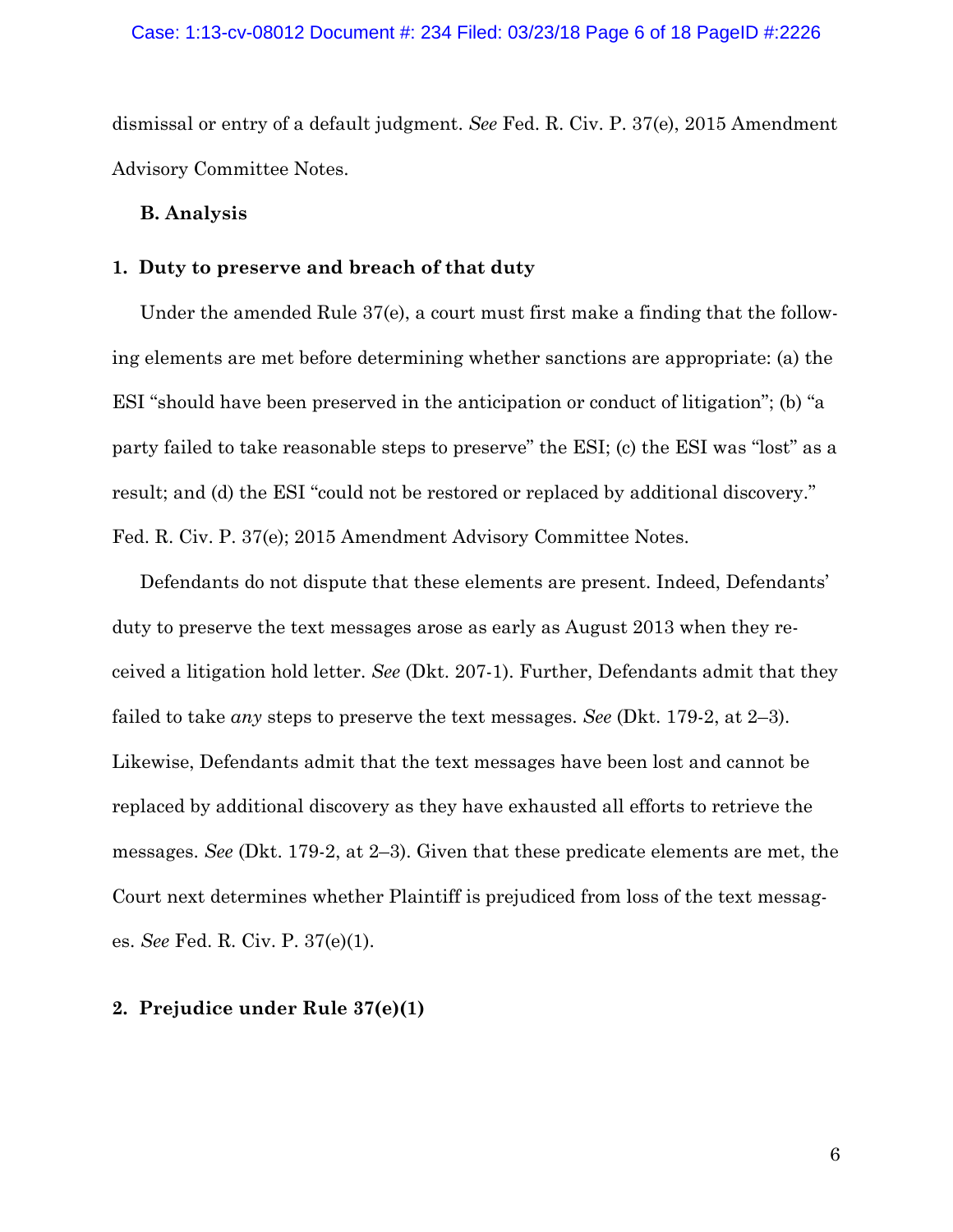### Case: 1:13-cv-08012 Document #: 234 Filed: 03/23/18 Page 7 of 18 PageID #:2227

Establishing prejudice when the ESI has been destroyed and the contents are unknown can be challenging. In recognition of this difficulty, the Advisory Committee states:

The rule does not place a burden of proving or disproving prejudice on one party or the other. Determining the content of lost information may be a difficult task in some cases, and placing the burden of proving prejudice on the party that did not lose the information may be unfair. In other situations, however, the content of the lost information may be fairly evident, the information may appear to be unimportant, or the abundance of preserved information may appear sufficient to meet the needs of all parties. Requiring the party seeking curative measures to prove prejudice may be reasonable in some such situations. The rule leaves judges with discretion to determine how best to assess prejudice in particular cases.

Fed. R. Civ. P. 37(e), 2015 Amendment Advisory Committee Notes. Accordingly, Rule 37(e) does not explicitly place the burden of proving or disproving prejudice on either party, and the court is given great discretion in assessing prejudice.

"To suffer substantive prejudice due to spoliation of evidence, the lost evidence must prevent the aggrieved party from using evidence essential to its underlying claim." *In re Old Banc One shareholders Securities Litig.*, 2005 WL 3372783, at \*4 (N.D. Ill. Dec. 8, 2005) (*citing Langley by Langley v. Union Elec. Co.*, 107 F.3d 510, 515 (7th Cir. 1997). As such, "[t]o evaluate prejudice, the court must have some evidence regarding the particular nature of the missing ESI." *Snider v. Danfoss, LLC*, No. 15 CV 4748, 2017 WL 2973464, at \*5 (N.D. Ill. July 12, 2017), report and recommendation adopted, No. 1:15-CV-04748, 2017 WL 3268891 (N.D. Ill. Aug. 1, 2017) (*citing Eshelman v. Puma Biotechnology, Inc*., No. 7:16-CV-18-D, 2017 WL 2483800, at \*5 (E.D.N.C. June 7, 2017)). Here, Defendant Niemann revealed in his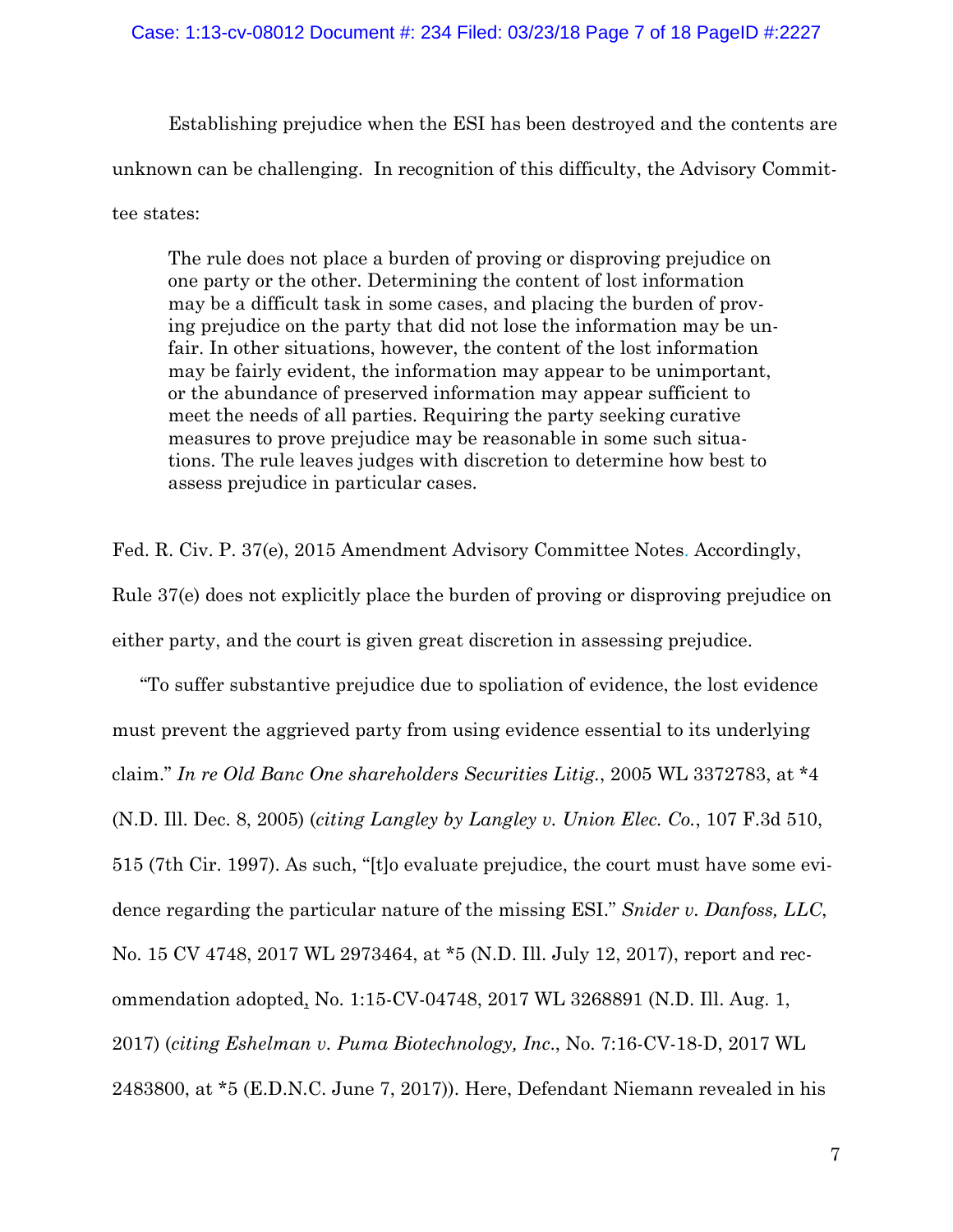#### Case: 1:13-cv-08012 Document #: 234 Filed: 03/23/18 Page 8 of 18 PageID #:2228

February 2016 deposition that he exchanged approximately 50 text messages before and after the election with Defendant Hermanek about the police department, who he would promote to the Commander position, why he did not want a lieutenant's position, and about Plaintiff specifically. *See* (Dkt 179-3, Ex. 3 (Excerpts of L. Niemann Dep.), at 5–10). These text messages are certainly relevant as they involve private communications between the primary defendants and decision-makers in the case during a critical time period, and the alleged subject matter of the text messages involve issues highly pertinent to the underlying claim, including promotions in the police department and the Plaintiff specifically.

Defendants' argument that Plaintiff is not prejudiced because "there are other means to obtain the contents of the conversations from the defendants, including prior oral discovery and potential trial testimony," (Def.'s Resp., Dkt. 196 at 5), is unavailing. "A party has the right to prosecute its case in the way it deems fit based on all available relevant evidence." *Larson v. Bank One Corp.,* No. 00 C 2100, 2005 WL 4652509, at \*14 (N.D. Ill. Aug. 18, 2005); *see also Hickman v. Taylor*, 329 U.S. 495, 507, 67 S. Ct. 385, 392, 91 L. Ed. 451 (1947) ("Mutual knowledge of all the relevant facts gathered by both parties is essential to proper litigation."). The content of text messages cannot be replaced simply by eliciting testimony from the Defendants, and by having Plaintiff accept that testimony rather than relying on the actual messages to use as they deem fit. Without the lost text messages, Plaintiff is deprived of the opportunity to know "the precise nature and frequency" of those private communications, which occurred during a critical time period. *See Ronnie Van*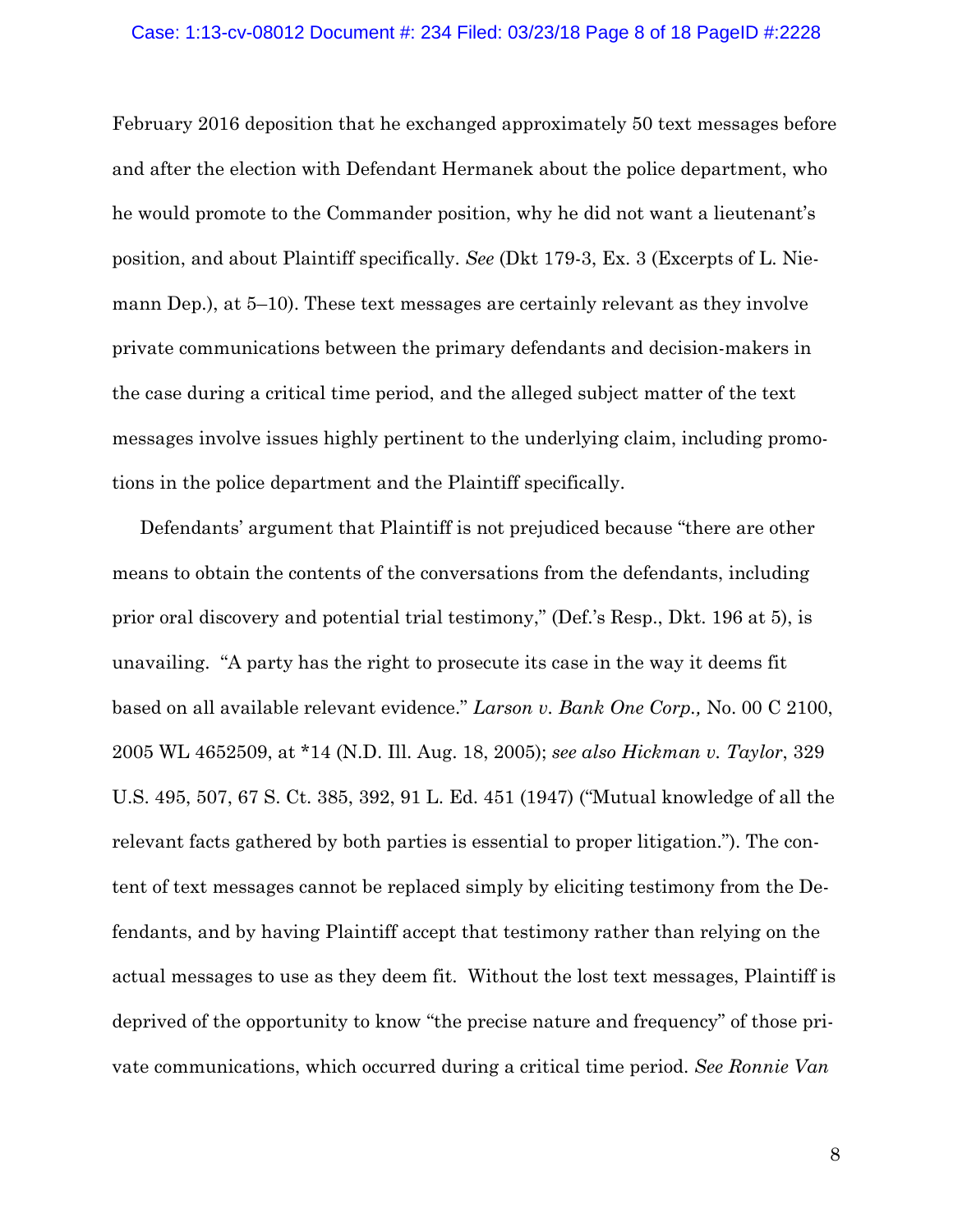*Zant, Inc. v. Pyle,* 270 F. Supp. 3d 656, 670 (S.D.N.Y. 2017) (finding prejudice when text messages were lost and "the precise nature and frequency of those communications cannot be verified"). Accordingly, the Court finds that Plaintiff has suffered prejudice as a result of the spoliation of highly relevant text messages.

Upon a finding of prejudice, a court may order "measures no greater than necessary to cure the prejudice." Fed. R. Civ. P. 37(e)(1). Under Subdivision (e)(1), the court has much discretion to fashion an appropriate sanction, and "[t]he range of such measures is quite broad if they are necessary for this purpose." Fed. R. Civ. P. 37(e), 2015 Amendment Advisory Committee Notes. The Advisory Committee offers the following examples of available sanctions under subdivision  $(e)(1)$ :

In an appropriate case, it may be that serious measures are necessary to cure prejudice found by the court, such as forbidding the party that failed to preserve information from putting on certain evidence, permitting the parties to present evidence and argument to the jury regarding the loss of information, or giving the jury instructions to assist in its evaluation of such evidence or argument, other than instructions to which subdivision (e)(2) applies.

*Id.* The Advisory Committee cautions that "[c]are must be taken, however, to ensure that curative measures under subdivision  $(e)(1)$  do not have the effect of measures that are permitted under subdivision (e)(2) only on a finding of intent to deprive another party of the lost information's use in the litigation." *Id.*

Here, Plaintiff requests, at a minimum, a mandatory adverse inference sanction. This is considered one of the most severe sanctions and is governed by subdivision  $(e)(2)$ , which requires a finding of intent.<sup>[3](#page-8-0)</sup> As such, the Court next turns to whether

<span id="page-8-0"></span><sup>&</sup>lt;sup>3</sup> Under Subdivision (e)(2), if the court finds that a party intended to deprive another party of the use of the ESI, then prejudice is presumed. "This is because the finding of intent re-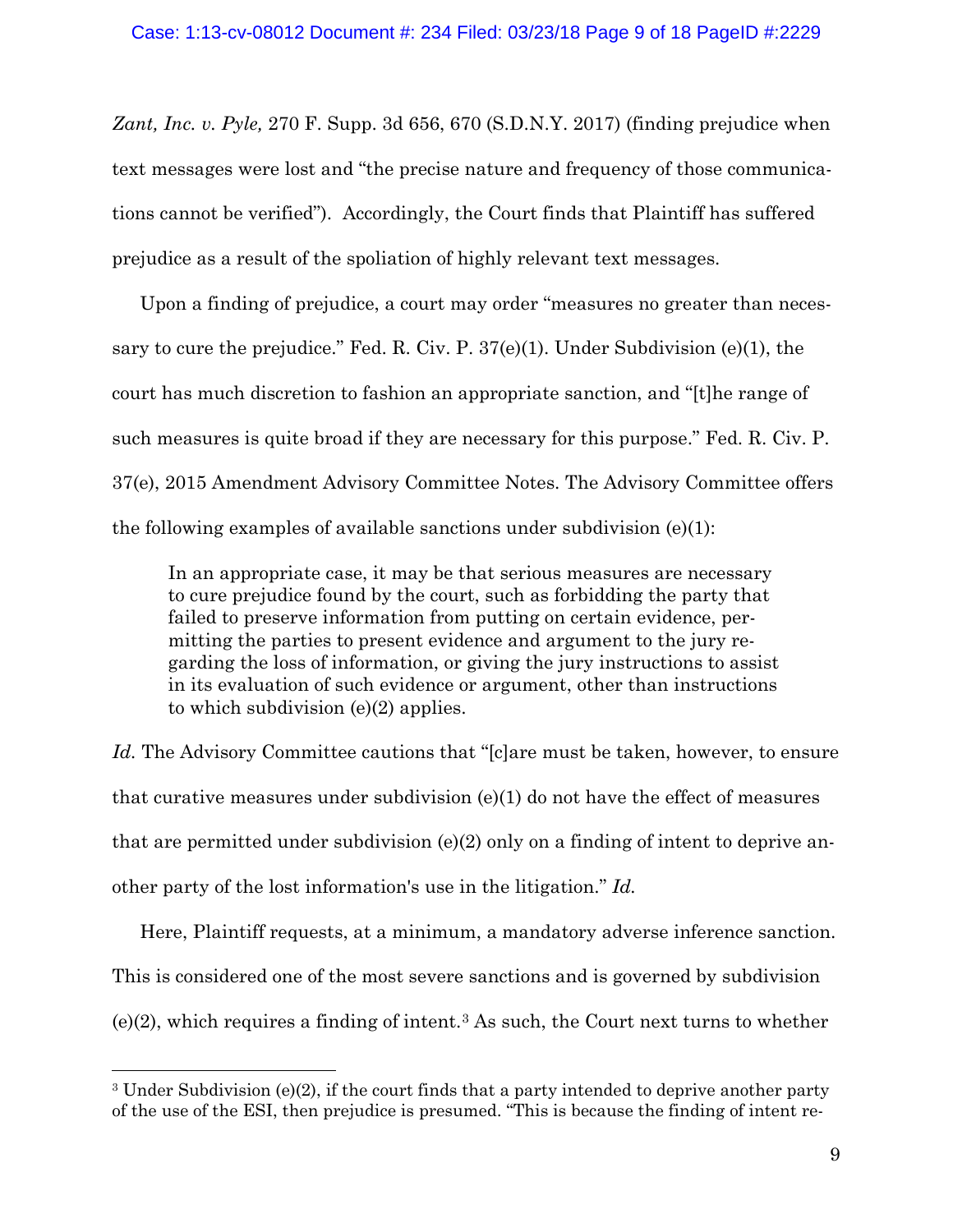Defendants acted "with the intent to deprive" Plaintiff of the text messages that were destroyed. Fed. R. Civ. P. 37(e)(2).

# **3. "Intent to deprive" under Rule 37(e)(2)**

 $\overline{a}$ 

Only if the Court finds that Defendants intended to deprive Plaintiff of the use of the text messages may the Court impose an adverse inference sanction as requested by Plaintiff. A finding of negligence, or even gross negligence, would not satisfy the intent requirement under subsection (e)(2). The Advisory Committee explains:

Adverse-inference instructions were developed on the premise that a party's intentional loss or destruction of evidence to prevent its use in litigation gives rise to a reasonable inference that the evidence was unfavorable to the party responsible for loss or destruction of the evidence. Negligent or even grossly negligent behavior does not logically support that inference.

Fed. R. Civ. P. 37(e), 2015 Amendment Advisory Committee Notes. Indeed, the Advisory Committee specifically states that the amended Rule 37(e)(2) "rejects cases such as *Residential Funding Corp. v. DeGeorge Financial Corp.*, 306 F.3d 99 (2d Cir. 2002), that authorize the giving of adverse-inference instructions on a finding of negligence or gross negligence." *Id.* Accordingly, to impose the most severe sanctions under subsection (e)(2), a finding of bad faith is required. *See Martinez v. City of Chicago*, No. 14-CV-369, 2016 WL 3538823, at \*23–24 (N.D. Ill. June 29, 2016).

Plaintiff argues that the fact that Defendants took no reasonable steps to identify or preserve the text messages in question despite having litigation hold letter as

quired by the subdivision can support not only an inference that the lost information was unfavorable to the party that intentionally destroyed it, but also an inference that the opposing party was prejudiced by the loss of information that would have favored its position." *See* Fed. R. Civ. P. 37(e), 2015 Amendment Advisory Committee Notes.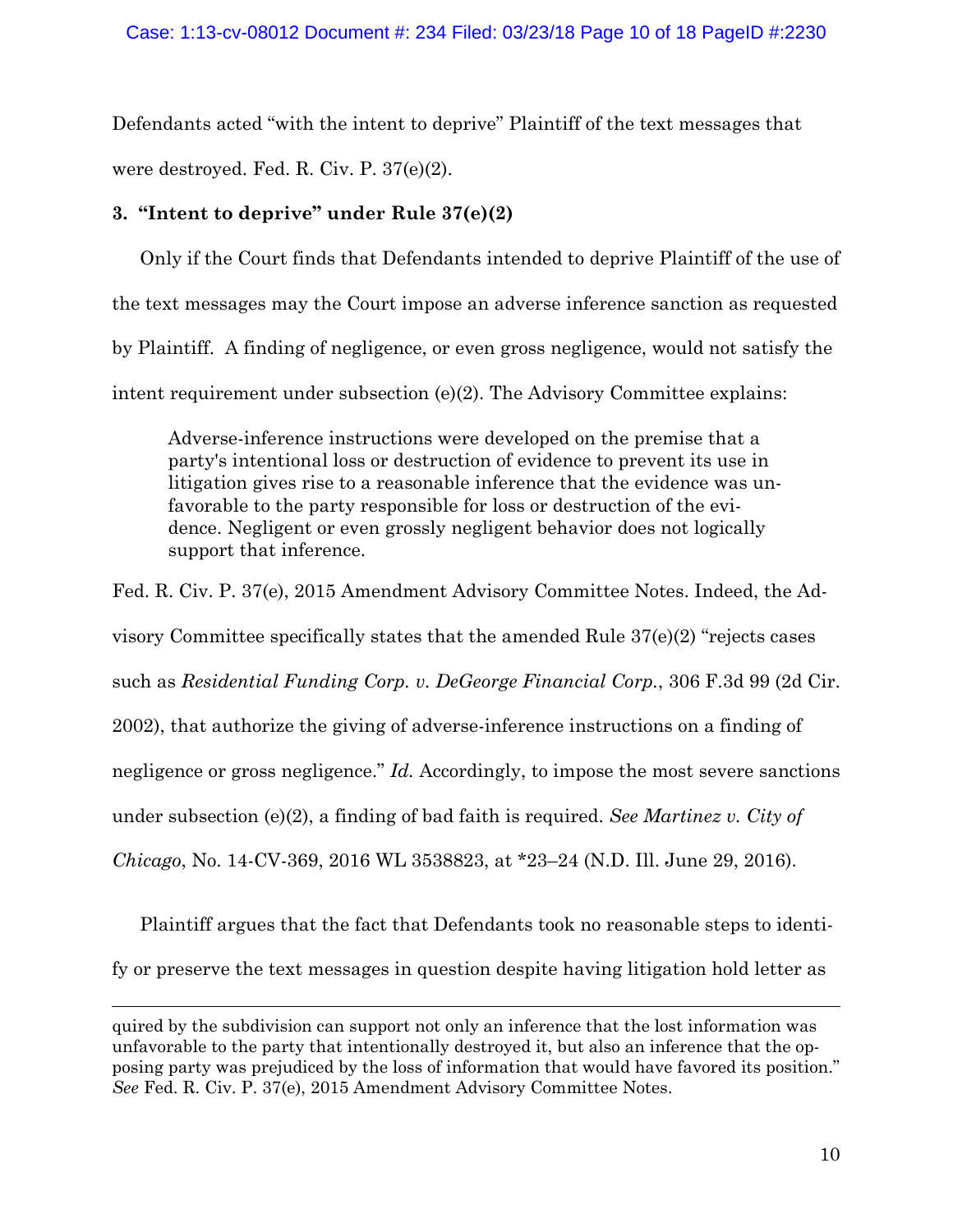early as August 2013 is evidence of bad faith. (*See* Pl.'s Mem., Dkt. 179 at 12–14). Plaintiff cites to several out of circuit cases for the proposition that intent and bad faith can be demonstrated by failing to take reasonable steps to preserve ESI. In these cases, however, the courts identified other factors *in addition to* failing to take reasonable steps to preserve ESI to support a finding of intent. In *GN Netcom*, the court justified its finding of "bad faith with intent to deprive" by referring to defendant's "double" deletion of emails and "his instructing of others to delete emails." *GN Netcom, Inc. v. Plantronics, Inc.*, No. CV 12-1318-LPS, 2016 WL 3792833, at \*7 (D. Del. July 12, 2016). In *O'Berry*, the court pointed to "irresponsible and shiftless behavior" including defendants' failure to contact plaintiff about the documents for an extended time period despite numerous requests for the documents by plaintiff's counsel. *O'Berry v. Turner*, No. 7:15-CV-00064-HL, 2016 WL 1700403, at \*4 (M.D. Ga. Apr. 27, 2016). In *Brown Jordan*, the court found that defendant's "deliberate deletion and destruction of evidence and lack of candor concerning these actions unquestionably constitutes bad-faith litigation conduct." *Brown Jordan Int'l, Inc. v. Carmicle*, No. 0:14-CV-60629, 2016 WL 815827, at \*36–37 (S.D. Fla. Mar. 2, 2016), *aff'd*, 846 F.3d 1167 (11th Cir. 2017). After an evidentiary hearing, the court explained its bad faith finding by referencing the defendant's unbelievable excuse for the destruction of his password (that his 8 year old son destroyed it) as well as defendant's implausible explanations, other than an affirmative act on his part, for the fact that 2.4 million emails were accessed on his personal computer 48 hours before a forensic examination was to be conducted. Similarly, in *Internmatch*, the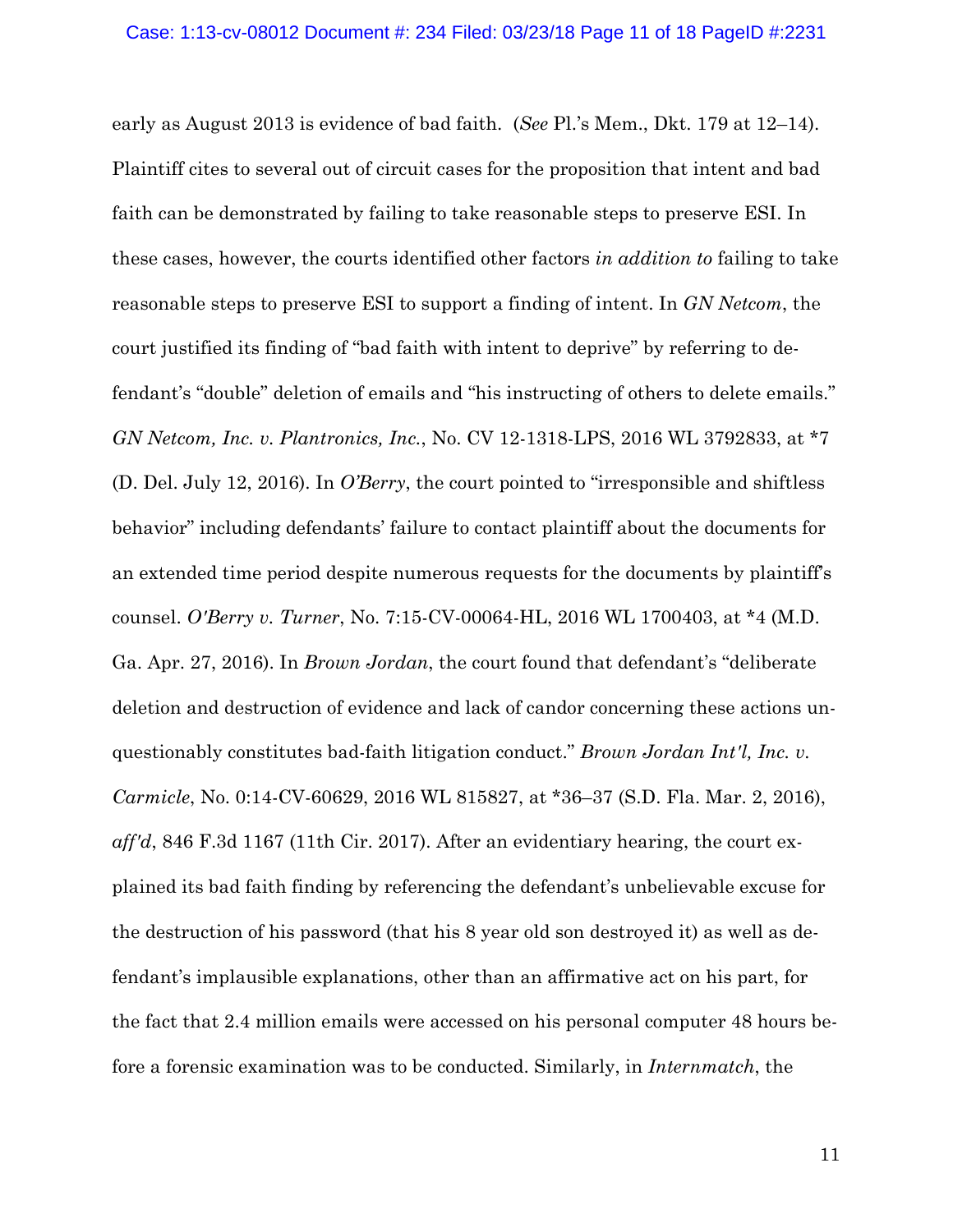court concluded that defendants "willfully spoliated evidence" in bad faith after finding that defendants undertook "extraordinary measures" to mislead opposing counsel, including providing an unbelievable assertion that the ESI was lost due to a power surge. *Internmatch, Inc. v. Nxtbigthing, LLC*, No. 14-CV-05438-JST, 2016 WL 491483, at \*11 (N.D. Cal. Feb. 8, 2016), *appeal dismissed* (June 10, 2016) ("The Court also finds Defendants' evidence that a [power] surge occurred in the first place is unbelievable. Not only is the alleged chronology of events highly improbable, but Defendants' story is filled with inconsistencies"). Here, Plaintiff points to no such additional factors to support a finding of intent, like "double deletion", instructing others to destroy ESI, or undertaking "extraordinary measures" to mislead opposing counsel.

In his reply, Plaintiff argues that, contrary to Defendants' assertions, "courts in this district have stated under similar circumstances that adverse inference sanctions are not only appropriate but also necessary." (*See* Pl.'s Reply, Dkt 207 at 5). To support this argument, Plaintiff cites to two cases in this district, ruled on prior to the 2015 amendment to Rule 37(e). As noted above, "Amended Rule 37(e), relative to its predecessor, significantly limits a court's discretion to impose sanctions for the loss or destruction of ESI." *Jenkins*, 2017 WL 362475, at \*12–13. Moreover, the cases cited are distinguishable from the matter at hand. In *Krumwiede*, the court found willfulness and bad faith evidenced by plaintiff's: (1) continuing to alter, modify, and destroy thousands of potentially relevant files immediately after receiving notice that the contents of the files were the subject of litigation; and then (2) lying to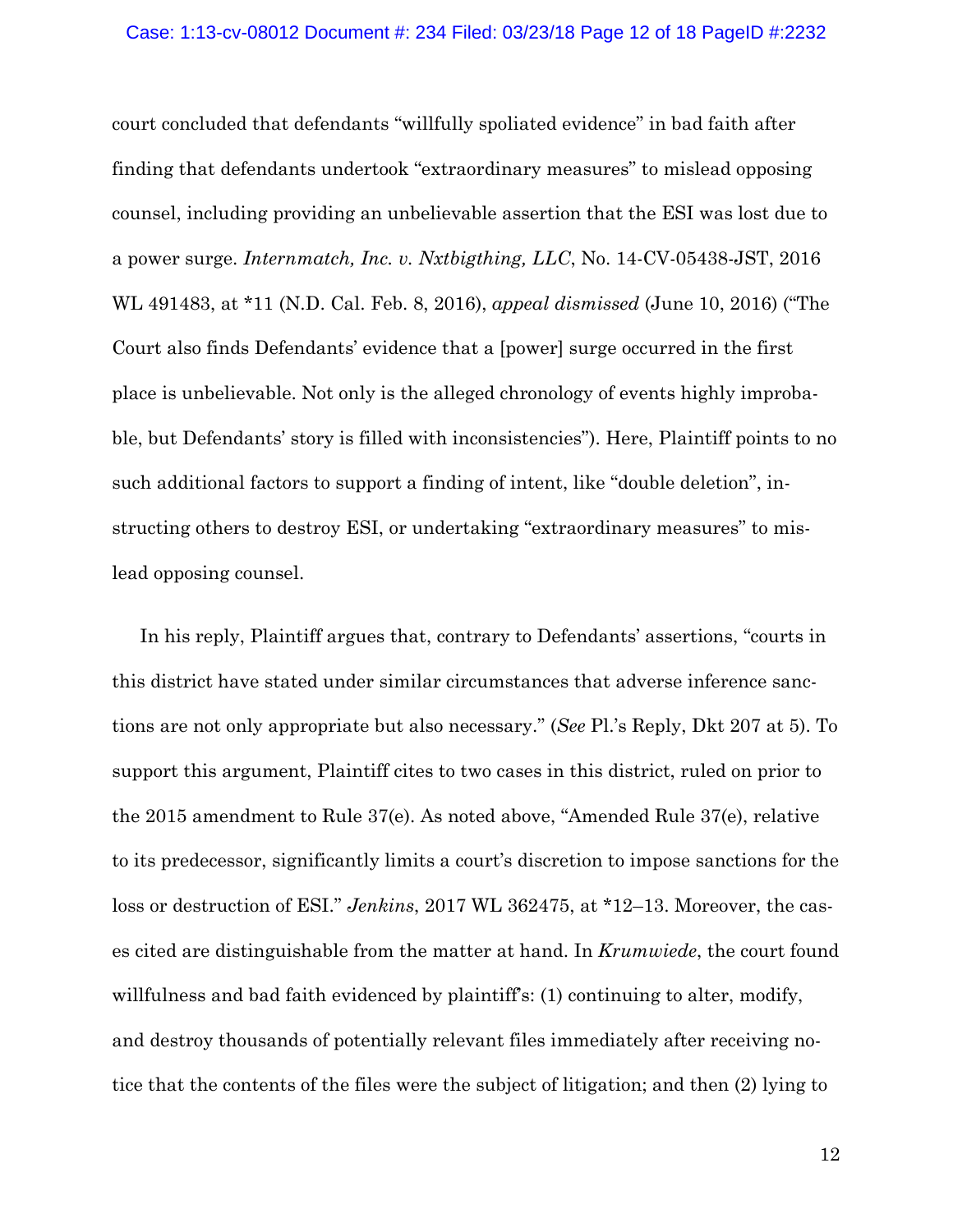the court about the date he received notice. *Krumwiede v. Brighton Assocs., L.L.C*., No. 05 C 3003, 2006 WL 1308629, at \*9–10 (N.D. Ill. May 8, 2006). Here, however, Plaintiff cites to no similar evidence of bad faith such as lying to the court, or altering and destroying thousands of files immediately following receipt of notice of litigation. In *Wiginton*, the court issued its ruling under its inherent authority, noting that sanctions under Rule 37 were not available because "no order was in place directing [defendant] to preserve any electronic evidence." *Wiginton v. Ellis*, No. 02 C 6832, 2003 WL 22439865, at \*3 (N.D. Ill. Oct. 27, 2003). Further, although the court found that "knowing that relevant documents would be destroyed if they did not act to preserve them, is evidence of bad faith," the court dismissed the motion to sanction without prejudice, declining to impose sanctions until the parties had a chance to review three months of back up tapes of the lost ESI. *Wiginton*, 2003 WL 22439865, at \*7–8.

In his motion, Plaintiff also notes that "[c]ourts in this district have held that a party's failure 'to obtain documents from more than three employees at the first sign of litigation constitutes *gross negligence*.'" (Pl.'s Mem., Dkt 179 at 14) (emphasis added) (citing *Jones v. Bremen High Sch. Dist. 228*, No. 08C3548, 2010 WL 2106640, at \*8 (N.D. Ill. May 25, 2010)). As indicated above, gross negligence is insufficient to warrant sanctions under the Amended Rule 37(e)(2).

The Court agrees with Plaintiff that Defendants' behavior rises above the level of "inadvertent negligence." (*See* Pl.'s Reply, Dkt. 207, at 5). The Court is disturbed that Defendants admit to failing to take *any* steps to identify and preserve the text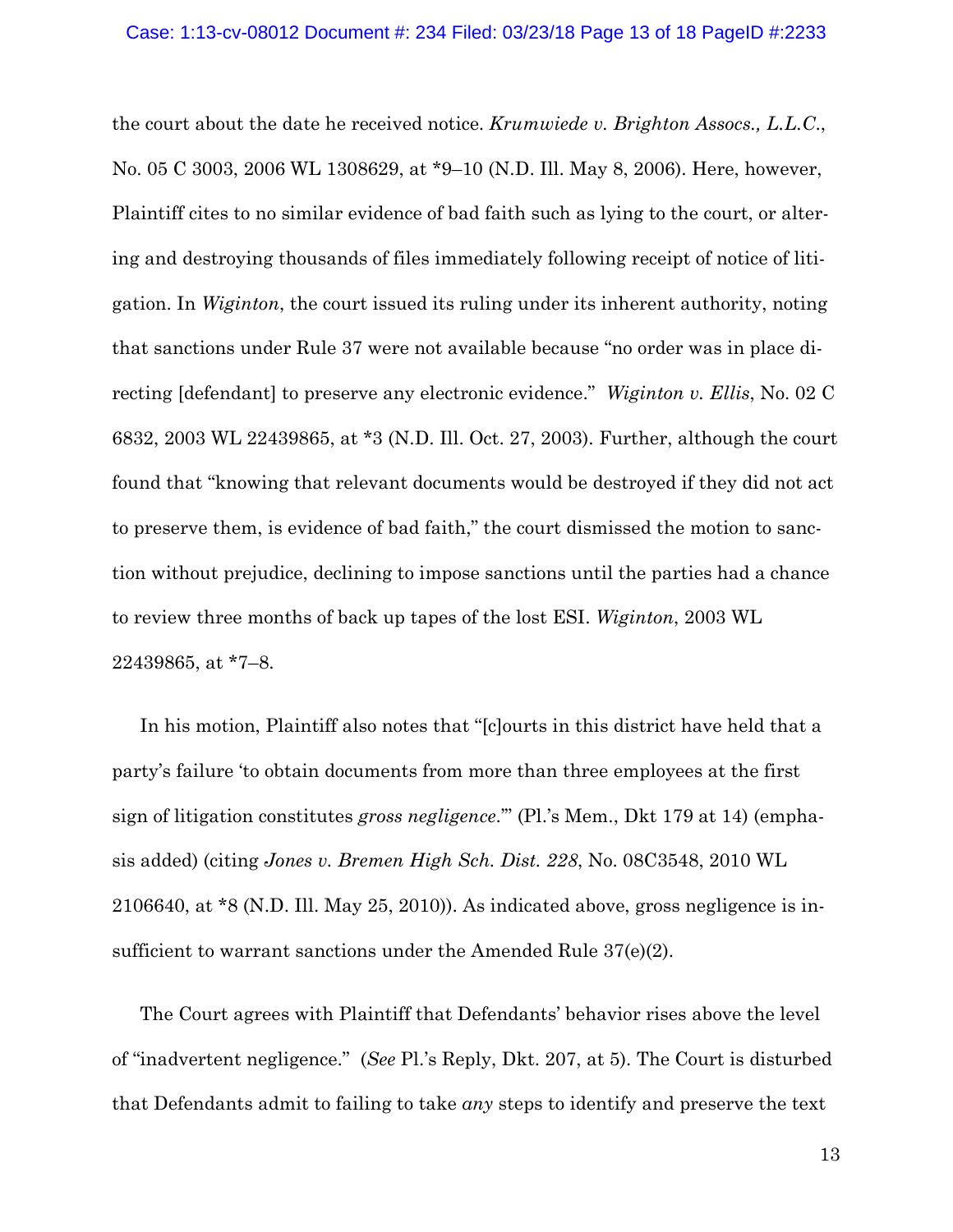messages in question despite having a duty to preserve relevant evidence arising as early as August 2013, when Defendants received a litigation hold letter. This is particularly troublesome considering Defendant Hermanek himself is a lawyer and should know the significance of a litigation hold letter. (*See* Pl.'s Reply, Dkt. 207, at 4). However, absent additional evidence of deliberate intent to deprive Plaintiff of use of the text messages, the Court finds that Defendants' behavior, while certainly constituting gross negligence, does not rise to the level of bad faith. The Court finds that Plaintiff has not presented sufficient evidence to make a finding of willfulness or bad faith required to find intent. *See Below by Below v. Yokohama Tire Corp*., No. 15-CV-529-WMC, 2017 WL 764824, at \*2 (W.D. Wis. Feb. 27, 2017) (finding plaintiff's failure to preserve "possible electronic evidence" when plaintiff's counsel "certainly should have" taken additional measures, "falls somewhere between negligence and gross negligence, but perhaps short of bad faith or intentional conduct requiring an adverse inference instruction.")*; Mcqueen v. Aramark Corp.,* No. 2:15- CV-492-DAK-PMW, 2016 WL 6988820, at \*3–4 (D. Utah Nov. 29, 2016) (although finding that defendant failed to take reasonable steps to preserve ESI after receiving a preservation letter, the court declined to find that defendants actions "were intentional or that its conduct establishes bad faith;" rather, the court concluded that defendant "acted with gross negligence, which is insufficient to show bad faith or intent.")*; Martinez*, 2016 WL 3538823, at \*24 (finding that plaintiff failed to establish that defendants acted in bad faith with regard to mislabeling surveillance videos, noting that negligence or even gross negligence do not warrant an adverse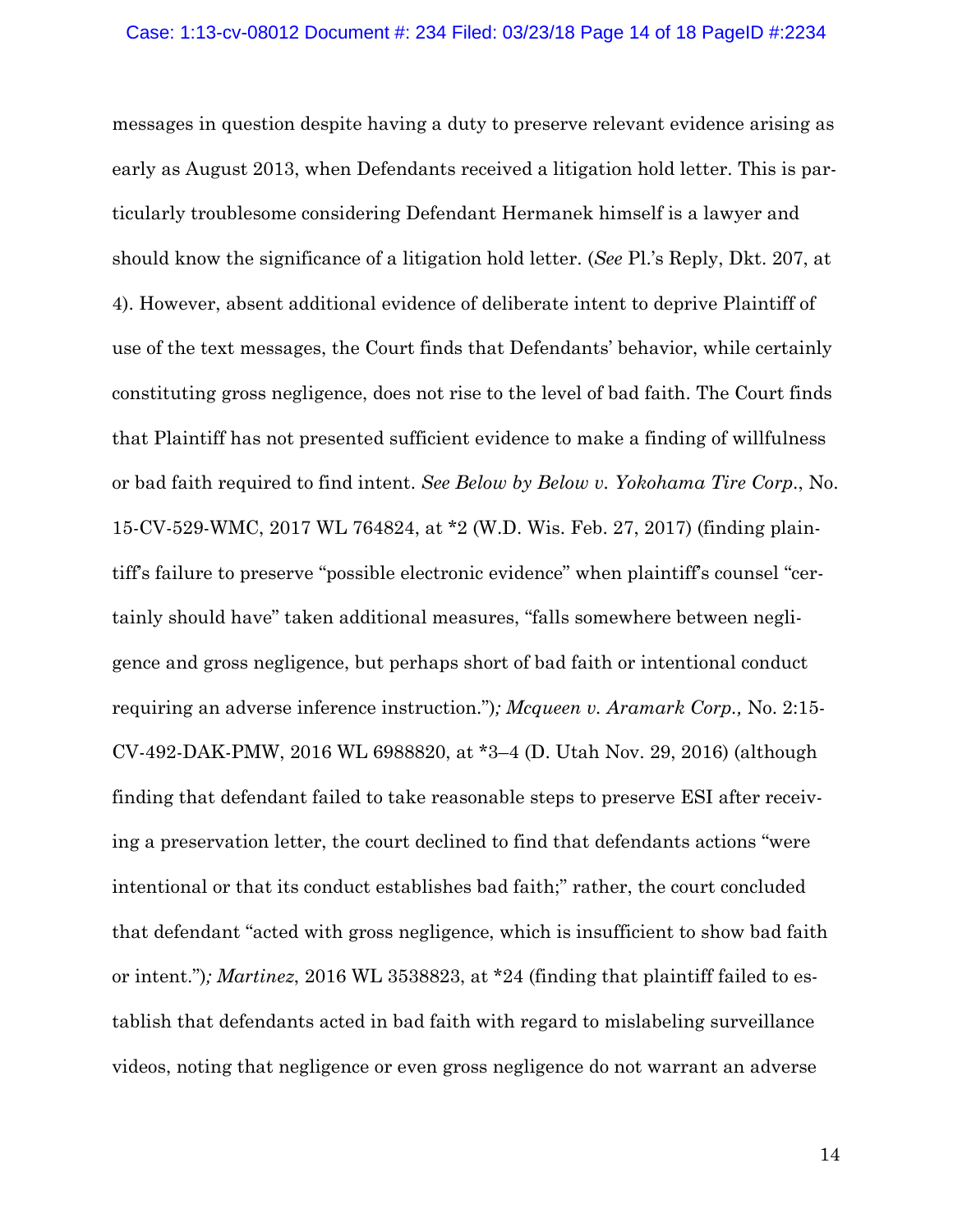inference instruction under the amended Rule 37(e)(2)); *Jenkins*, 2017 WL 362475, at \*17 ("even considering the circumstantial evidence . . . the Court does not find sufficient proof of intent directed toward depriving Plaintiff of use of the Video Data to justify imposition of the harsh sanctions of default or an adverse inference instruction under the new Rule 37(e).")).

Because the Court finds that Defendants acted with gross negligence, which is insufficient to support a finding of intent as required under Rule 37(e)(2), the Court concludes that a lesser sanction under Rule 37(e)(1) is appropriate. The Advisory Committee states:

[S]ubdivision (e)(2) would not prohibit a court from allowing the parties to present evidence to the jury concerning the loss and likely relevance of information and instructing the jury that it may consider that evidence, along with all the other evidence in the case, in making its decision. These measures, which would not involve instructing a jury it may draw an adverse inference from loss of information, would be available under subdivision (e)(1) if no greater than necessary to cure prejudice. In addition, subdivision (e)(2) does not limit the discretion of courts to give traditional missing evidence instructions based on a party's failure to present evidence it has in its possession at the time of trial.

Fed. R. Civ. P. 37(e), 2015 Amendment Advisory Committee Notes. To address the prejudice resulting from Defendant's spoliation of evidence, the Court recommends that the parties shall be allowed to present evidence to the jury regarding the destruction of the text messages and the likely relevance of the lost information; and that the jury shall be instructed that it may consider this information when making its decision. However, the jury shall not be given specific instructions on any presumption or inference based on the destruction of the text messages. The Court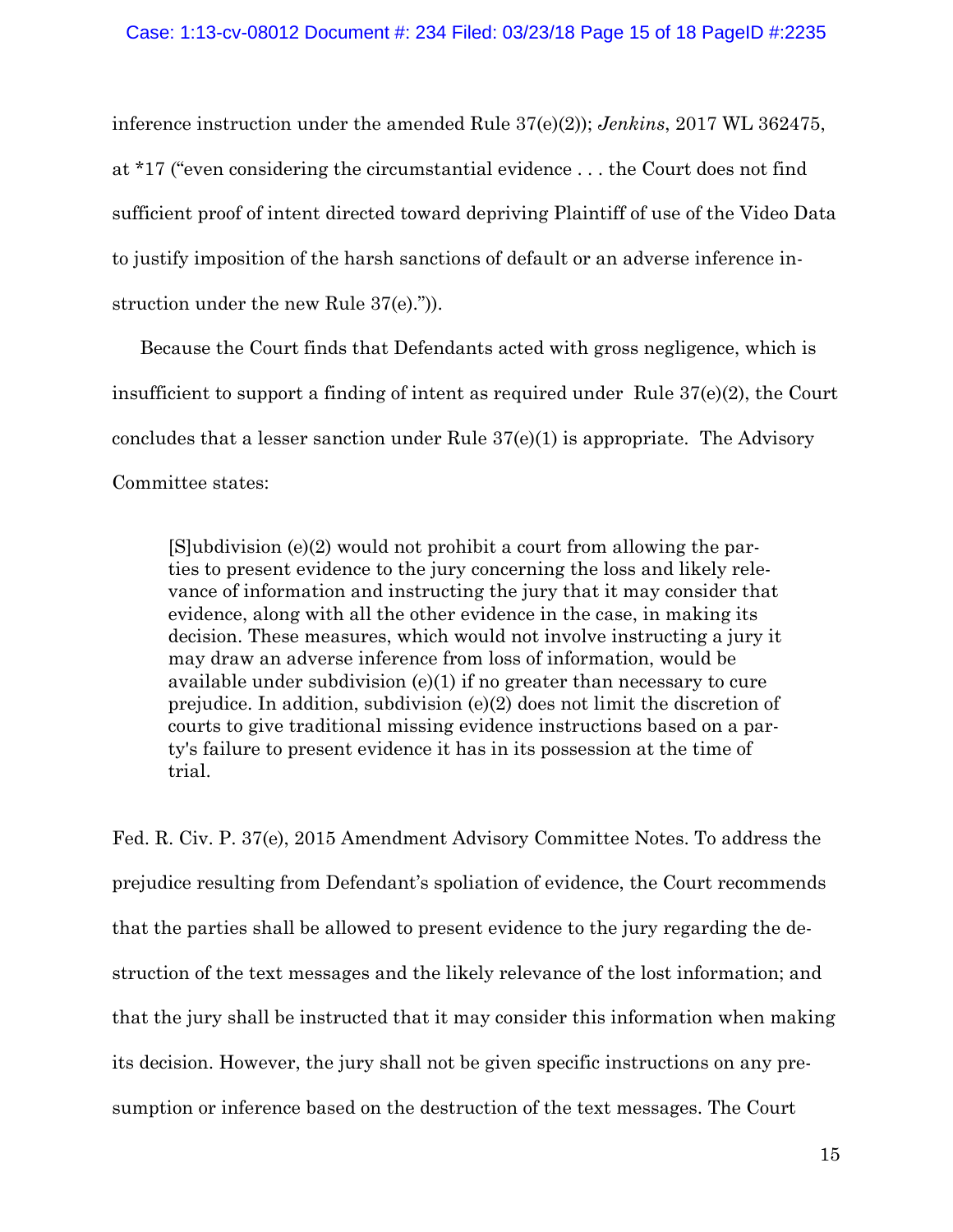leaves it to the district judge to determine the appropriate means for presenting the evidence and arguments at trial on this issue.

# **4. Attorneys' fees**

Plaintiff requests "the reasonable fees, costs and expenses incurred in seeking this discovery and obtaining this relief." (Pl.'s Mem., Dkt. 179 at 3). Defendants do not address Plaintiff's fee request in their response. Under Rule 37(a), "the court must, after giving an opportunity to be heard, require the party or deponent whose conduct necessitated the motion, the party or attorney advising that conduct, or both to pay the movant's reasonable expenses incurred in making the motion, including attorney's fees." Fed. R. Civ. P. 37(a)(5). Exceptions to this rule include:

**(i)** the movant filed the motion before attempting in good faith to obtain the disclosure or discovery without court action;

**(ii)** the opposing party's nondisclosure, response, or objection was substantially justified; or

**(iii)** other circumstances make an award of expenses unjust.

*Id.* None of these three identified exceptions are applicable in this case. Because the Court recommends granting Plaintiff's motion for sanctions, and because Defendants make no response to Plaintiff's fee request, the Court recommends a finding that Plaintiff is entitled to the reasonable attorney's fees, limited to those fees incurred in filing the instant motion. *See Cahill v. Dart*, No. 13-CV-361, 2016 WL 7034139, at \*5 (N.D. Ill. Dec. 2, 2016) (finding prevailing plaintiff entitled to reasonable attorneys' fees incurred in making the motion for sanctions); *Alabama Aircraft Indus., Inc. v. Boeing Co.*, 319 F.R.D. 730, 747 (N.D. Ala. 2017), motion to cer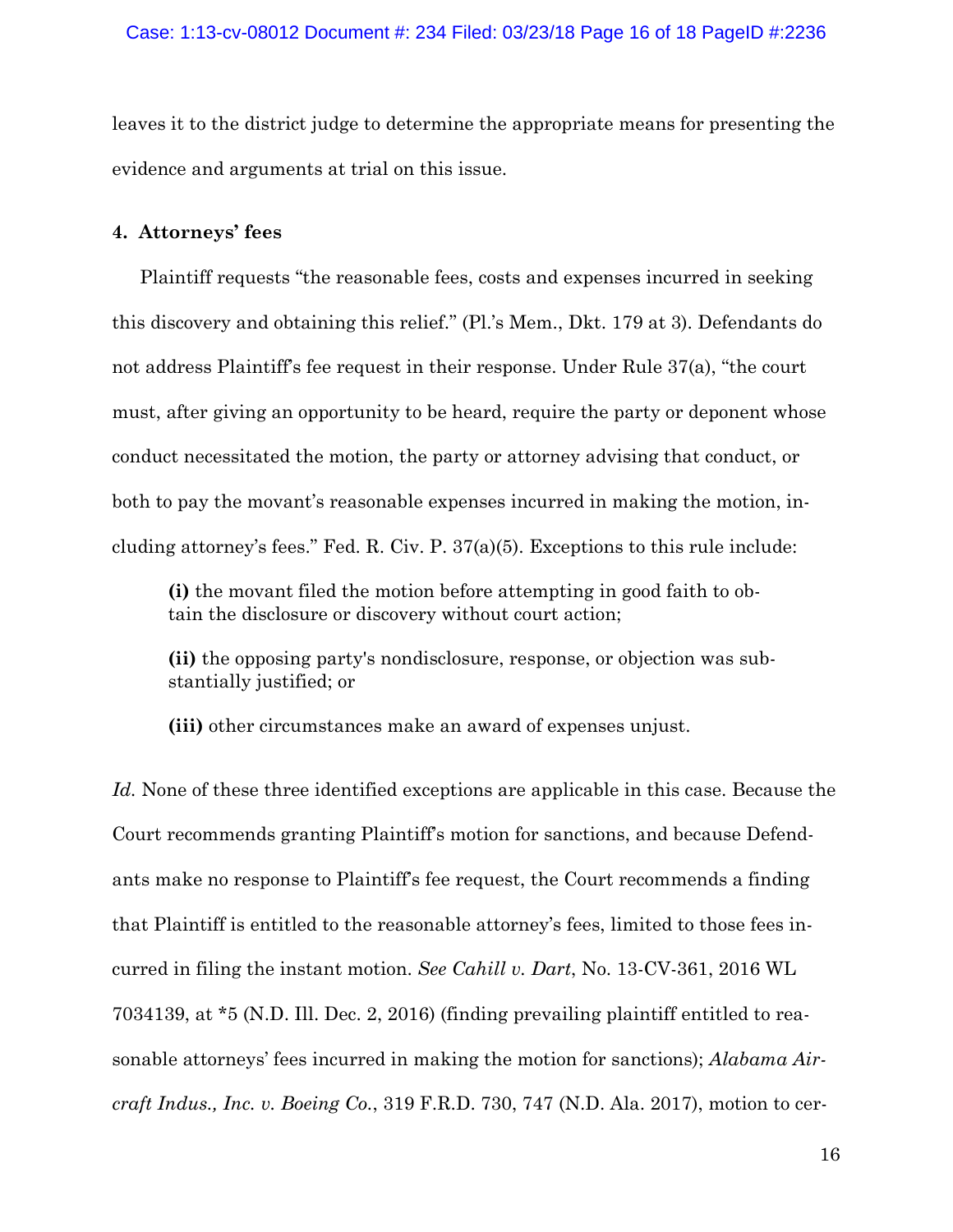tify appeal denied, No. 2:11-CV-03577-RDP, 2017 WL 4572484 (N.D. Ala. Apr. 3, 2017) (awarding reasonable attorney's fees for successfully prosecuting motion for sanctions).

# **III. CONCLUSION**

For the foregoing reasons, it is recommended that Plaintiff's renewed motion for Rule 37 sanctions for Defendants' failure to produce text messages and the spoliation of evidence [179] be GRANTED in part, DENIED in part. To address the prejudice resulting from Defendant's spoliation of evidence, the Court recommends that the parties shall be allowed to present evidence to the jury regarding the spoliated evidence and the likely relevance of the lost information; and that the jury be instructed that it may consider this information when making its decision. Further, the Court recommends that Plaintiff shall be awarded reasonable attorney's fees and costs incurred in filing the instant motion. Specific written objections to this Report and Recommendation may be served and filed within 14 days from the date that this recommendation is served. Fed. R. Civ. P. 72. Failure to file objections with the district court within the specified time will result in a waiver of the right to appeal all findings, factual and legal, made by this Court in the Report and Recommendation. *Lorentzen v. Anderson Pest Control*, 64 F.3d 327, 330 (7th Cir. 1995).